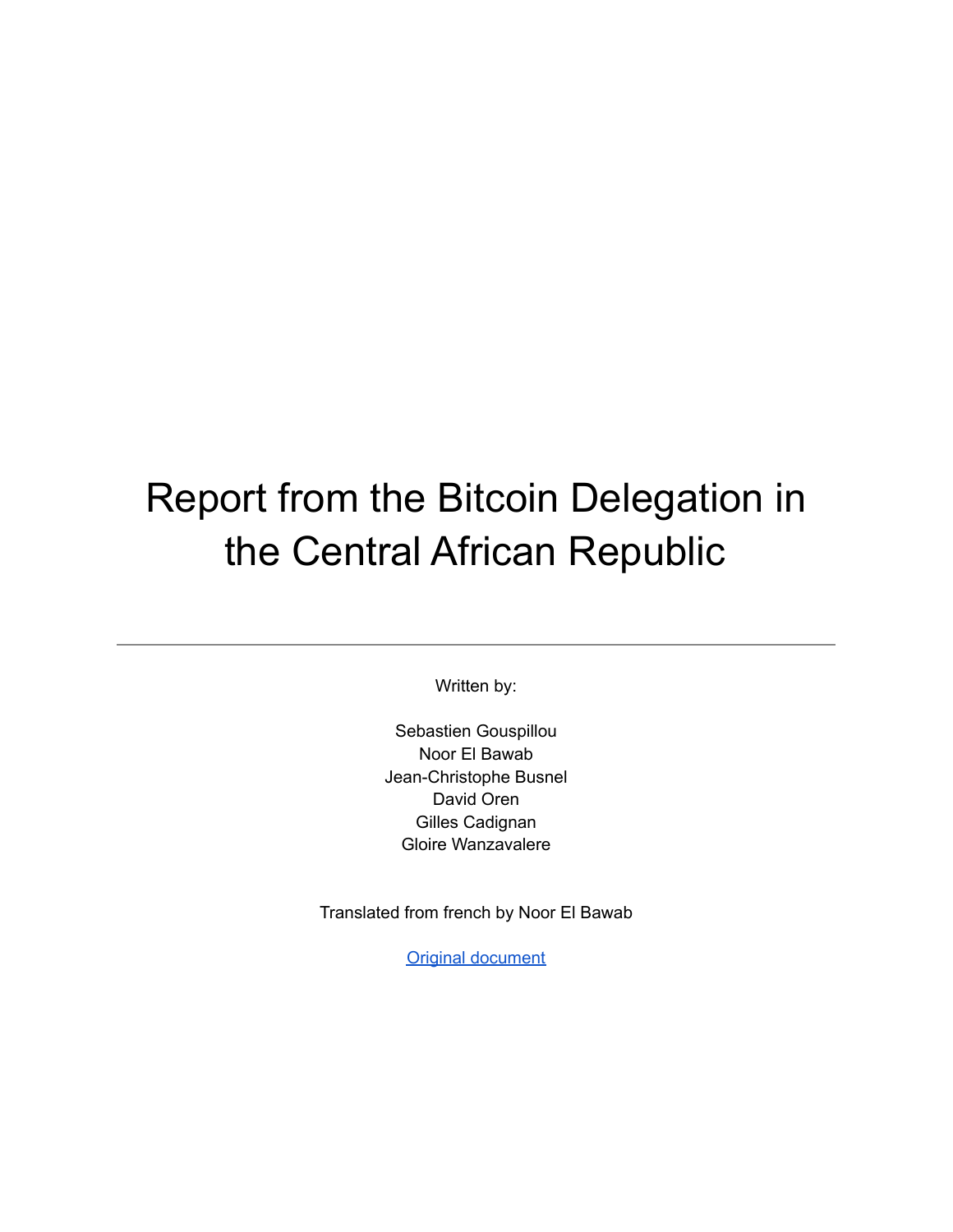**Paris, June 2nd, 2022**

#### **To the President of the Economic and Social Council of the Central African Republic – Bangui**

#### **Subject: Acknowledgements**

#### **Mr. President,**

On behalf of the entire delegation, I would like to thank you for your invitation, your welcome, and for all the time dedicated to us.

Thanks to the will and commitment of all Central African representatives, we had the pleasure of meeting that we return from this trip optimistic.

We would like to enrich your reflection by sharing a short report which includes some notes we took during our stay. We have also put together a list of detailed recommendations that would benefit all, hopefully feeding your reflections as you implement the Bitcoin law.

This document will also be available to the public so that our work is fully transparent, as is the norm within the Bitcoin community.

Please accept, Mr. President, the expression of my respectful feelings.

Sebastien Gouspillou, Spokesperson of the Bitcoin Delegation in the Central African Republic.

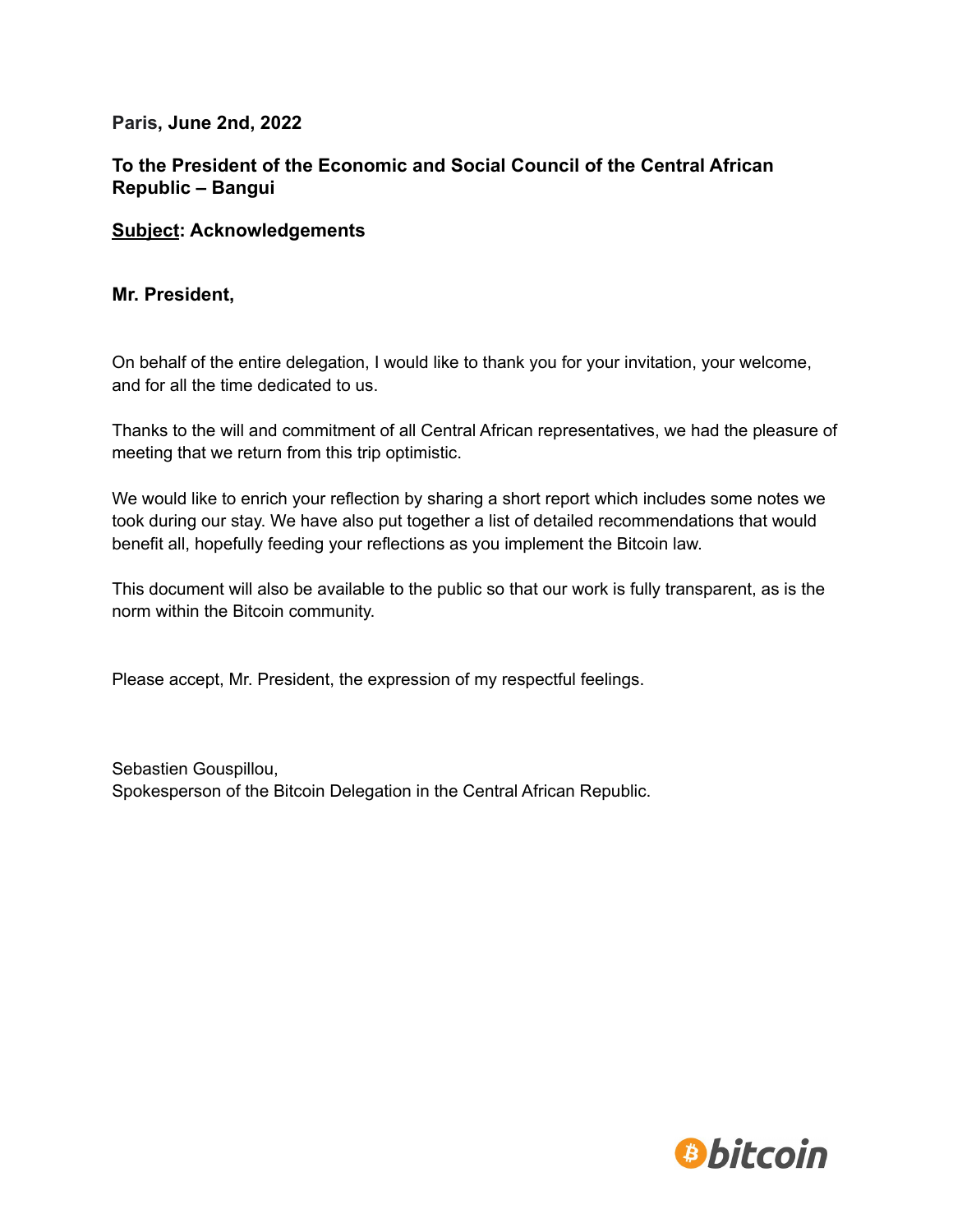# **Table of Content**

| Notes on the Ground Reality                                                                                                                                                                                                                                                                                                                                                                                                                                                                                                    |                                                                             |  |
|--------------------------------------------------------------------------------------------------------------------------------------------------------------------------------------------------------------------------------------------------------------------------------------------------------------------------------------------------------------------------------------------------------------------------------------------------------------------------------------------------------------------------------|-----------------------------------------------------------------------------|--|
| <b>Access to Electricity</b>                                                                                                                                                                                                                                                                                                                                                                                                                                                                                                   | 4                                                                           |  |
| Access to Internet                                                                                                                                                                                                                                                                                                                                                                                                                                                                                                             | 4                                                                           |  |
| <b>Access to Information About Bitcoin</b>                                                                                                                                                                                                                                                                                                                                                                                                                                                                                     | 5                                                                           |  |
| <b>Mobile Money Usage</b>                                                                                                                                                                                                                                                                                                                                                                                                                                                                                                      | 5                                                                           |  |
| Context Bitcoin, Sango                                                                                                                                                                                                                                                                                                                                                                                                                                                                                                         | 5                                                                           |  |
| Recommendations<br>Recommendation 1: Focus on Bitcoin to Facilitate Adoption.<br>Recommendation 2: Buying and Selling Bitcoin<br>Recommendation 3: Integrate the Lightning Network,<br>Recommendation 4: Mining in the Central African Republic,<br>Drawing Inspiration from the Bitcoin City Project Announced by Nayib Bukele,<br>Recommendation 5: Education Programmes,<br>1- Government Program,<br>2- Civil Society Program,<br>3- University Program.<br>Recommendation 6: Sango Wallet,<br>Recommendation 7: Taxation, | 5<br>5<br>6<br>$\overline{7}$<br>8<br>9<br>10<br>10<br>10<br>11<br>11<br>11 |  |
| Recommendation 8: Issuance of Government Bonds.                                                                                                                                                                                                                                                                                                                                                                                                                                                                                | 11                                                                          |  |
| Presentation of the Members of the Delegation                                                                                                                                                                                                                                                                                                                                                                                                                                                                                  | 12                                                                          |  |

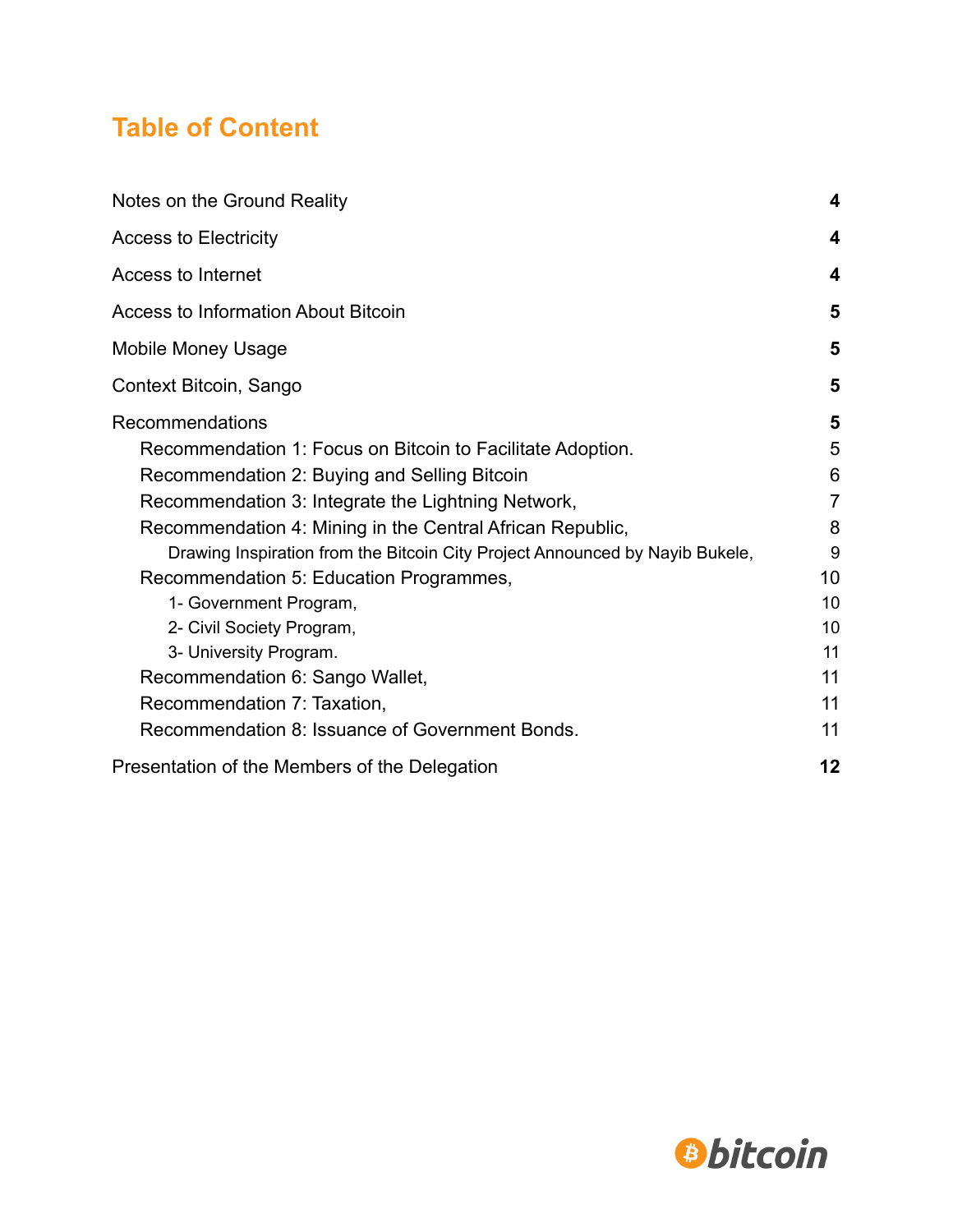# <span id="page-3-0"></span>**Notes on the Ground Reality**

The main objective of this trip was to understand the Central African Republic context better and identify the main factors that will encourage or inhibit the adoption of Bitcoin in the country.

We arrived intending to explore the country's strengths and weaknesses without prejudice and propose solutions adapted to the reality on the ground.

The following table summarises these points, and we will discuss each detail to expand our conclusions and recommendations.

| Strength                             | <b>Weaknesses</b>                                            |
|--------------------------------------|--------------------------------------------------------------|
| Favourable regulations               | Access to electricity                                        |
| Usage of mobile money                | Access to internet                                           |
| Only 5% of the population is banked. | Mobile phone users                                           |
|                                      | Absence of educational organisations<br>dedicated to Bitcoin |
|                                      | Need for an ID card to buy a SIM card                        |

## <span id="page-3-1"></span>**Access to Electricity**

The Central African Republic does not have an adequate energy network to enable an inclusive adoption of Bitcoin on its territory. The energy divide between Bangui and villages requires special attention to avoid an economic divide between cities and isolated areas. It is a must to reduce the lack of energy in the villages to include them in this financial revolution.

## <span id="page-3-2"></span>**Access to Internet**

Internet accessibility is paramount for adopting bitcoin as a legal tender. So we investigated the coverage of the internet network in the country, and here are what we learned:

- 2 million mobile phone subscribers;
- Approximately 800'000 unique subscribers;
- 300'000 customers with mobile internet access;
- 100% 3G coverage in Bangui;

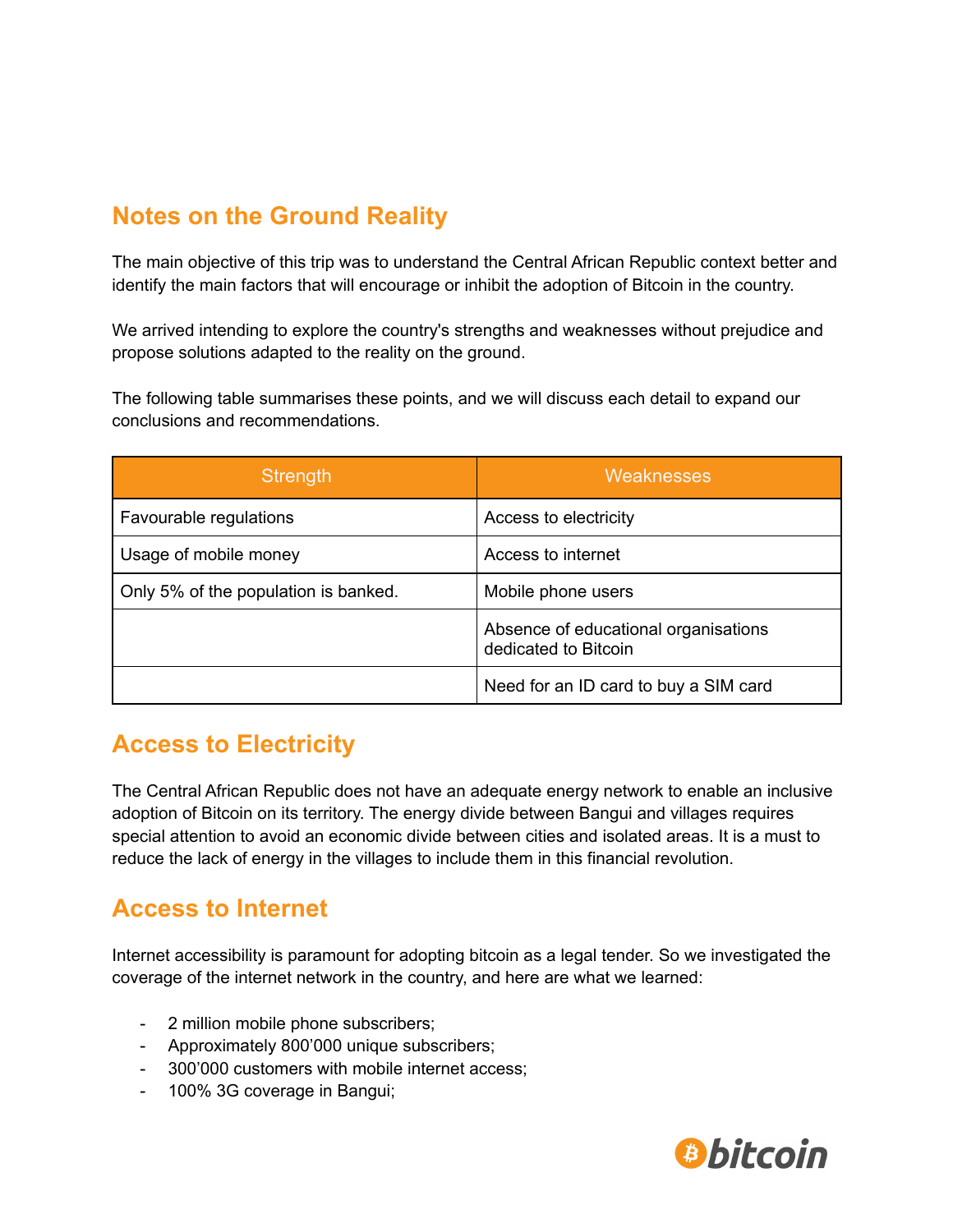- A developing project financed by the Bank of Development of Africa for fibre optics installations;
- 1'010 km of optical fibre already installed and will be made available to the public from June 2022;
- The objective of the fibre optic project is to have a coverage of 70% of the territory for 90% of the population.

## <span id="page-4-0"></span>**Access to Information About Bitcoin**

The lack of access to the Internet creates a lack of access to information. Thus, uninformed people can easily fall victim to cryptocurrency scams carried by promises of quick and easy income.

## <span id="page-4-1"></span>**Mobile Money Usage**

Although widespread, mobile money usage is still limited because:

- A significant part of the population does not have a national identity card, which is mandatory to buy a SIM card.
- High exchange rates to obtain cash limit the number of participants in this payment method.

# <span id="page-4-2"></span>**Context Bitcoin, Sango**

We know that a Sango project is under consideration, associated with the development and tokenization of resources; we have just recently discovered the site Sango.org. We specify that our action concerns the adoption of Bitcoin and its contributions to the country. It is our only area of competency.

We are not involved in the Sango project and do not have sufficient details; therefore, our analysis does not consider Sango's expected outcomes. Our recommendations express what we have learned to date.

## <span id="page-4-4"></span><span id="page-4-3"></span>**Recommendations**

## Recommendation 1: Focus on Bitcoin to Facilitate Adoption.

Bitcoin is the only truly decentralised currency. Its management, security and development do not depend on any personality or foundation that may be subject to state pressure. Bitcoin is, to date, the only protocol that represents a common good to all humanity. The People of the Central African Republic could own it, all while remaining genuinely sovereign.

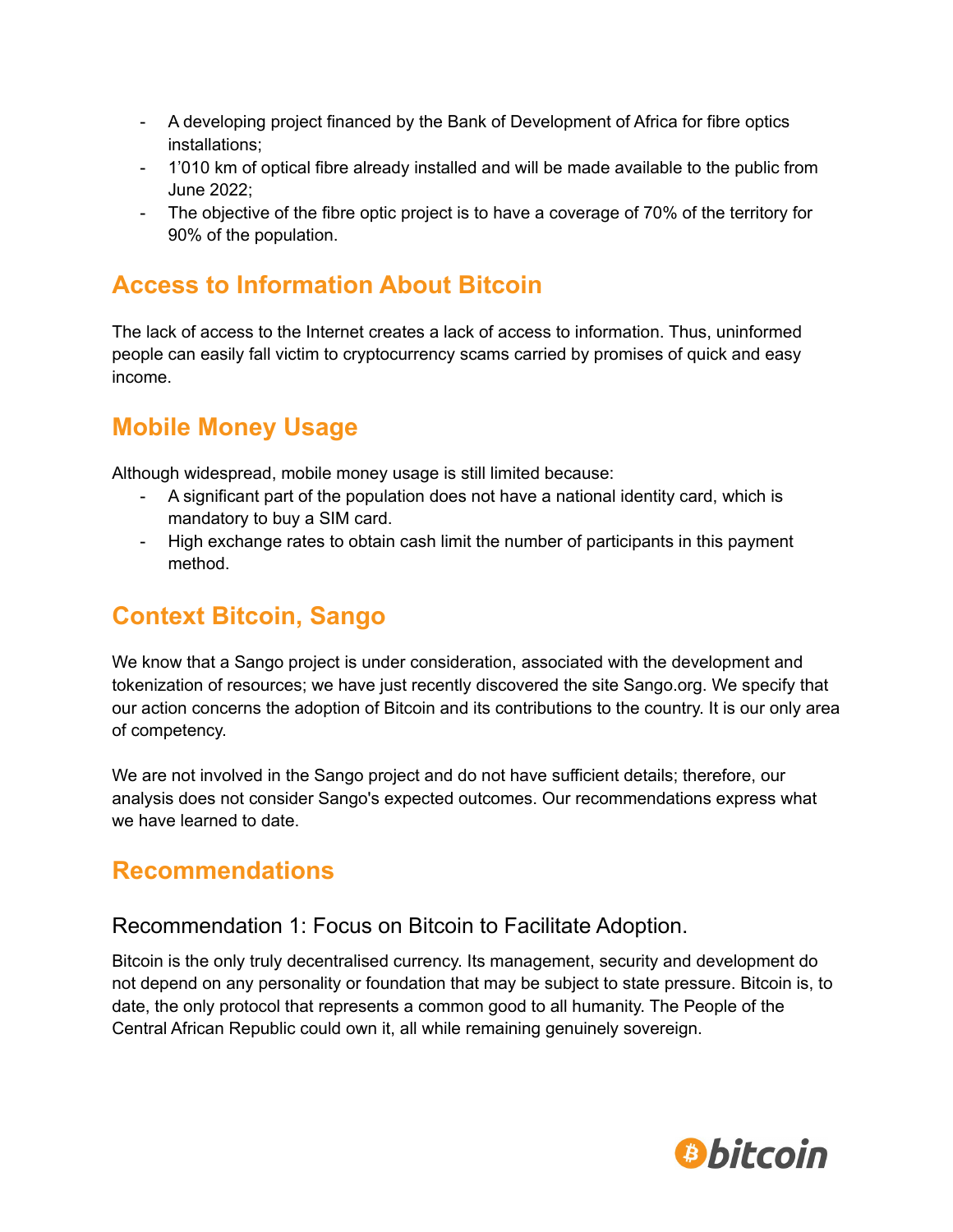Choosing a cryptocurrency whose rules will not change overnight, under the influence of a person, a foundation, or a political organisation, is reassuring as a legal tender.

Such a scenario is conceivable for most other alt-coins, if not all, whose governance rests in the hands of one or more founders or a foundation. In reality, Bitcoin is the only crypto asset that doesn't follow this rule. Bitcoin is a currency, a common good, while the other crypto assets are businesses and/or securities at best.

Hundreds of crypto projects disappear every year when Bitcoin continues to prove its ability to withstand any test, thanks to its high level of decentralisation.

Focusing on Bitcoin, and only Bitcoin, will help avoid all the pitfalls of the crypto industry, and will allow people to stay away from the thousands of fraudulent projects. The Central African people have the power to take ownership of the open protocol behind Bitcoin, improve it, and interact with it without asking for permission, and this is the real monetary revolution. In two years, the delegations of bitcoin specialists invited to the other side of the world to explain bitcoin will also be from Bangui. Such initiative will come from Central Africans, who will have a substantial technological lead over the rest of the world.

Bitcoin legal tender is a significant and complex revolution for the Central African people, who need training on its usage, advantages and disadvantages. Adding other crypto-currencies adds a substantial layer of complexity in understanding and use. Not focusing on Bitcoin alone will slow the population's adoption process, or could even make it fail.

## <span id="page-5-0"></span>Recommendation 2: Buying and Selling Bitcoin

Buying and selling bitcoin will be a decisive phase of widespread adoption. The user should not feel imprisoned by the currency and should be able to convert it into well-known cash quickly. For this, we recommend using existing systems in the Central African Republic:

- **Leverage the network of 12,000 mobile credit retailers**. Mobile credit is one of the country's most used means of payment, so it is essential to use a known model and not disrupt users' habits. This method of buying and selling bitcoin through mobile credit retailers is a model already established in Goma (DRC) and other African countries.

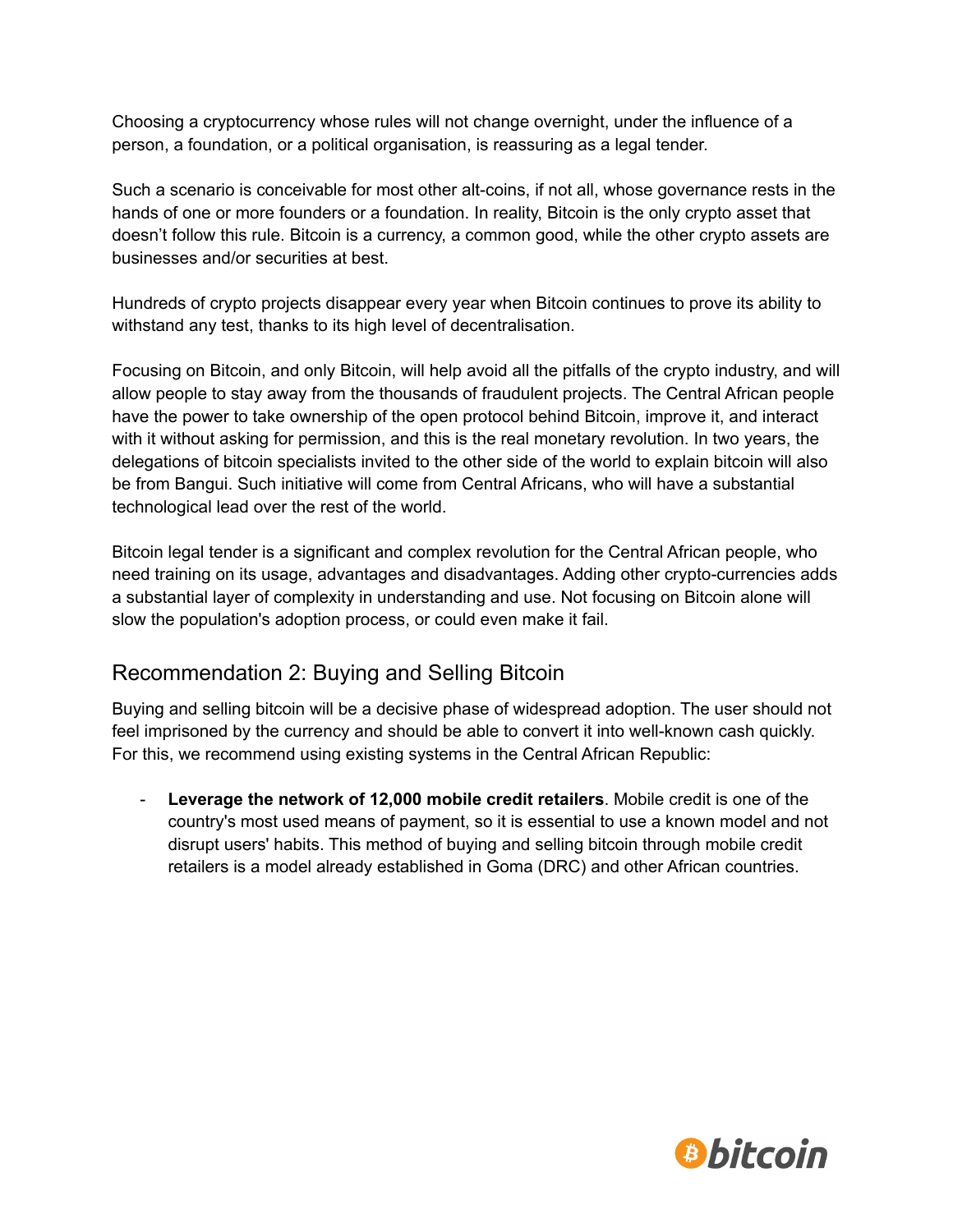

*Photo 1: Example of mobile credit retailers*

- Bitcoin Atm / CFA Franc: distribute ATMs in the country's main cities, in secure locations such as hotels.

## <span id="page-6-0"></span>Recommendation 3: Integrate the Lightning Network,

The Lightning network is a peer-to-peer payment protocol built as a second-layer application backed by the Bitcoin network. Lightning aims to enable fast transactions and solve Bitcoin's scaling problem by dramatically lowering transaction costs.

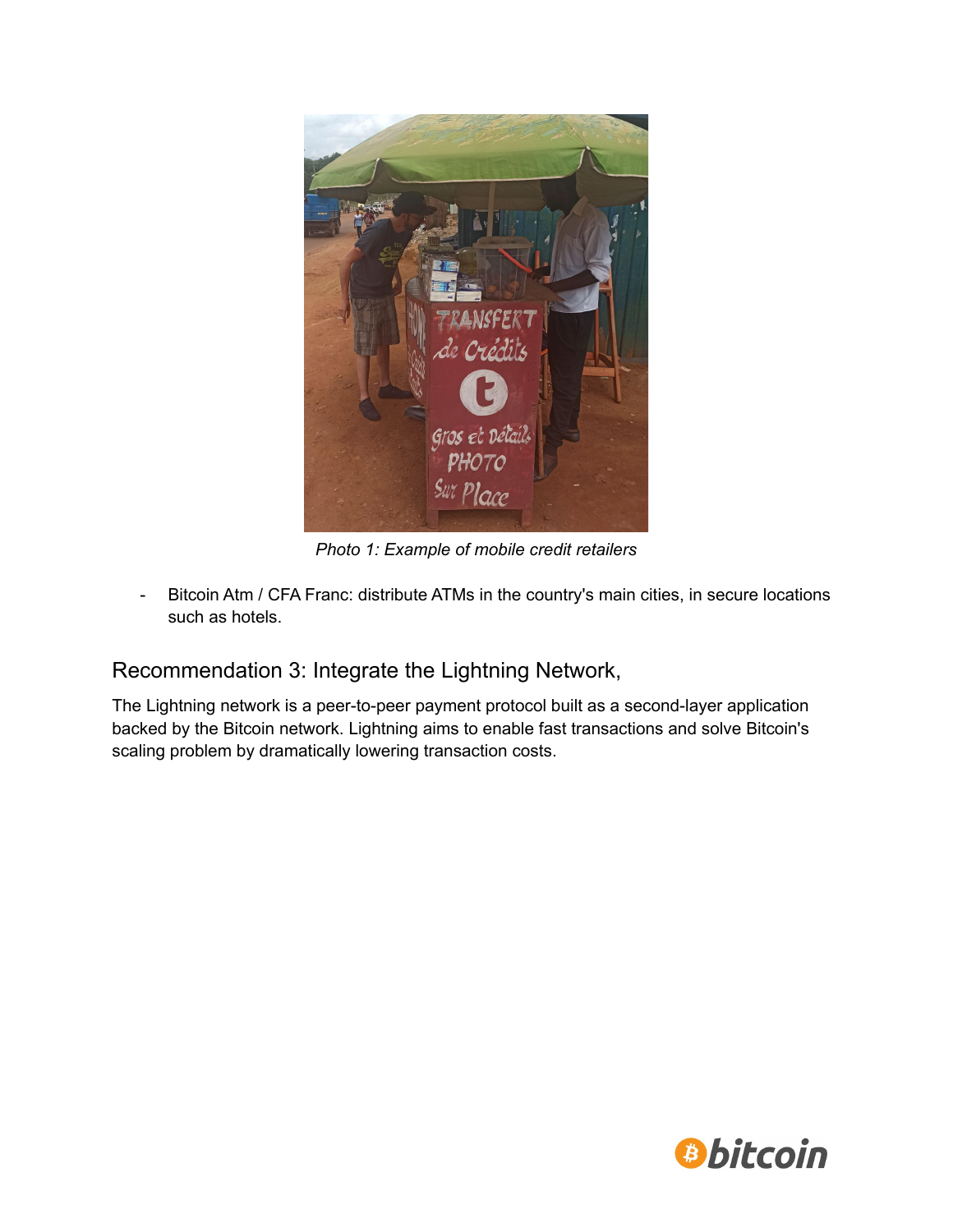#### **Réseau Lightning**



*Figure 1: Lightning Network Mapping*

A payment is routed from A to Q via a network of payment channels. The Lightning network is made up of nodes that establish directional payment channels between them.

The Lightning Network has allowed El Salvador and the Central African Republic to consider using bitcoin as legal tender and a means for daily payments.

The deployment of Lightning nodes within CAR will ensure the sovereignty of payments, and the uncensored use of the network.

<span id="page-7-0"></span>Recommendation 4: Mining in the Central African Republic,

For the time being, the Central African Republic produces very little electricity, with about 40MW of installed capacity. As we know, energy consumption curves and economic growth are correlated. Developing electricity production is therefore essential for the country's development.



 $\overline{\mathbf{c}}$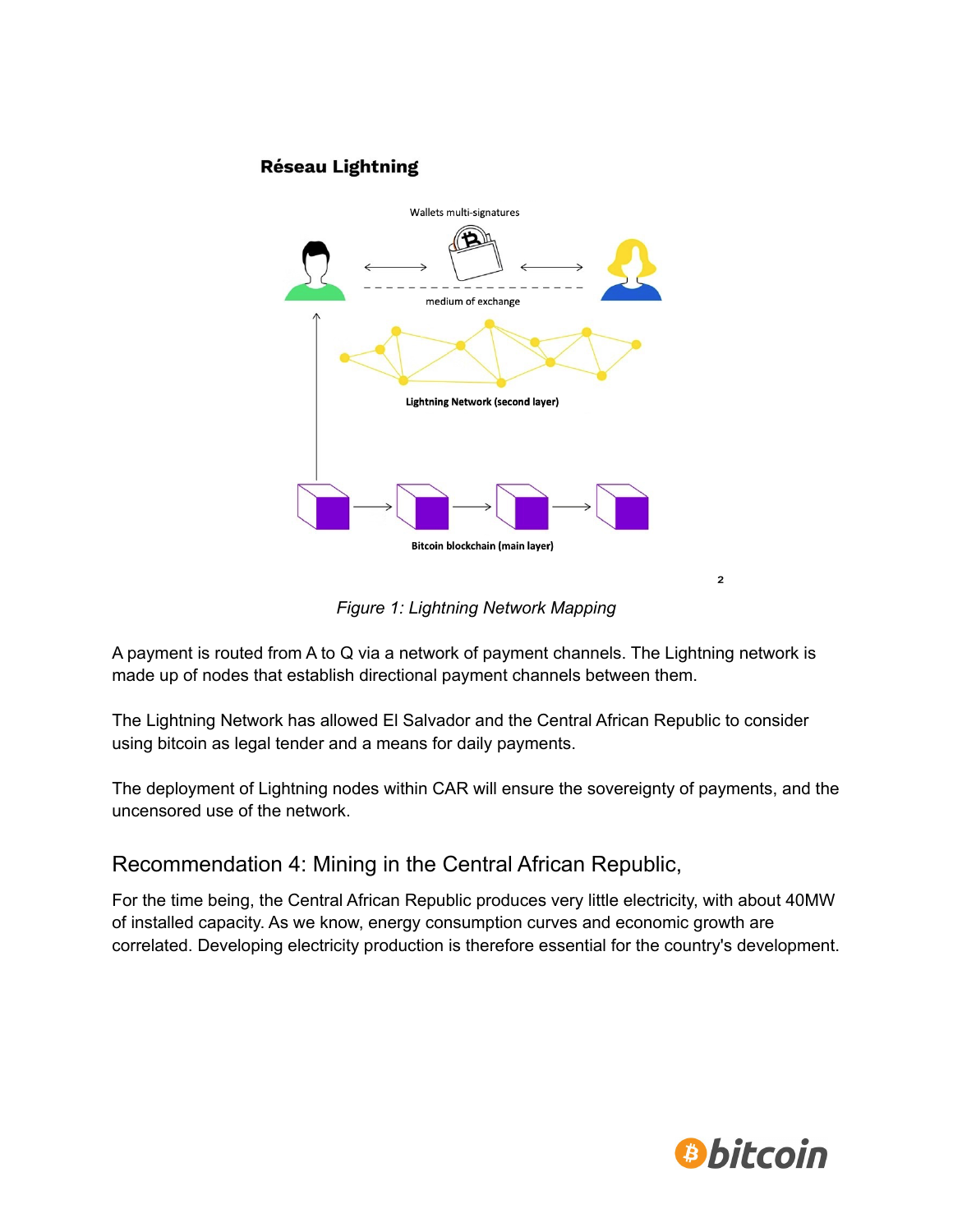

*Figure 1: The correlation between energy consumption and GDP growth*

The Central African Republic has abundant sources of energy. According to our sources, the hydroelectric potential could create an installed capacity of 700 to 2'000 MW. The aim is to use mining as a subsidy to tap into this underexploited clean energy potential.

Several hydropower plant projects exist in the drawers at Bangui, but unfortunately, they have never come to fruition due to a lack of financing. We asked the Ministry of Energy to identify one of these projects that would be the easiest to carry out and finance (small hydro-plant, less than 40 MW). From there, we could conduct a feasibility study for financing a hydropower plant supported by mining activity.

Fundraising to create common infrastructure, such as power plants, aligns perfectly with a nation-state's obligations toward its citizens. BigBlock Green Services' engineering teams will offer full technical and strategic support to carry out such a project.

It is also possible to fund such a project with crowdfunding. Platforms such as [CleanSat](https://cleansatmining.com/) Mining could help.

We invite all those interested in supporting such an initiative from anywhere in the world to contact S.Gouspillou. We believe it is a project we must build and quantify to submit a proposal to the CAR government.

<span id="page-8-0"></span>Drawing Inspiration from the Bitcoin City Project Announced by Nayib Bukele,

Bitcoin City is built around a geothermal energy source. Fundraising is underway through the Volcano Bond to finance the power plants and the infrastructures with mining farms since mining reimburses the bond's investors. Power plants and mining are added as the city's needs grow. With 0 tax, entrepreneurs and investors have the proper framework to build and finance the real estate projects of the Bitcoin City in compliance with the predetermined urban plan.

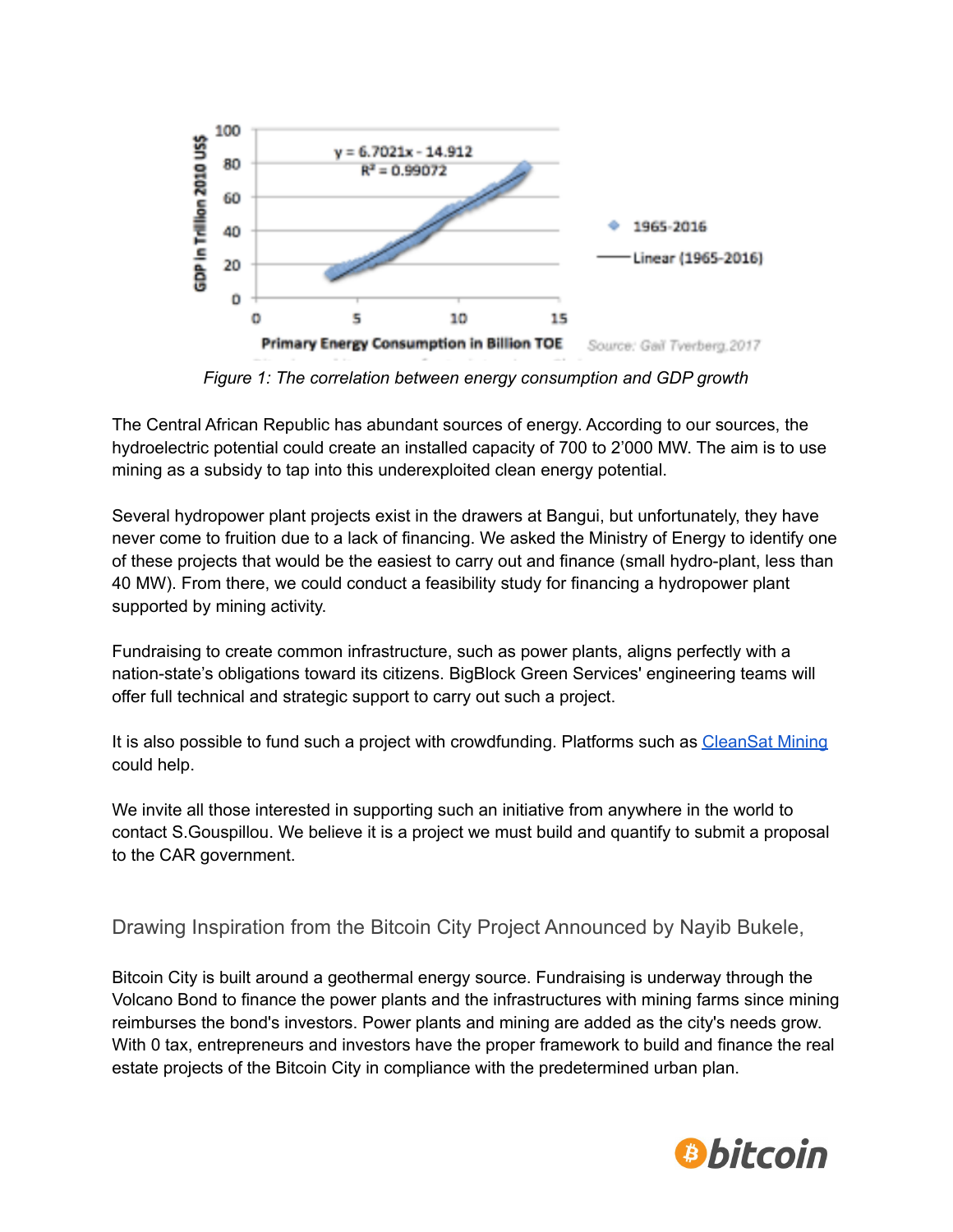The Salvadoran state needs a billion dollars to finance the plants, and the Volcano bonds have proven to be the simplest, cheapest, most transparent and most effective solution to raise these funds. The hundreds of billions needed to build the city will be funded by entrepreneurs, attracted by the tax conditions, good lands, improved security, and a hard currency, bitcoin.

In El Salvador, Bitcoin adoption is a state project: the state is committed and carries out this monetary project. Real estate development and the inherent financial risks are restricted to entrepreneurs and investors.

## <span id="page-9-0"></span>Recommendation 5: Education Programmes,

A considerable portion of the Central African population does not yet understand what bitcoin is and its merits as the country's legal tender. The success of the legalisation of bitcoin cannot be achieved without the involvement of government, civil society and academia.

For this to happen, it is essential to train the population to understand the added value of Bitcoin for the prosperity of the Central African Republic.

Only through raising awareness adapted to each profile will the Central African Republic benefit from a rapid and inclusive adoption. This is why it is necessary to put in the required efforts to popularise it and its usefulness through the following programs:

### <span id="page-9-1"></span>1- Government Program,

Launch an official awareness program among civil servants, companies and the population explaining the reasons for the adoption, its advantages and disadvantages, handling and usage of a bitcoin wallet.

Educational flyers can be distributed explaining: Why Bitcoin, its advantages over FIAT currencies and mobile credit, and tutorials on how to use the wallet.

### <span id="page-9-2"></span>2- Civil Society Program,

The civilian populations are supposed to use bitcoin as a currency and everyday payment network. We recommend facilitating the establishment and funding of non-profit associations whose objective would be to educate the civilian population.

A Bitcoin house (or embassy) should be quickly created in a state or municipal location in Bangui. This house/embassy will:

- Carry out workshops explaining the use of Bitcoin to the population of the capital.
- Serve as a hub for bitcoiners from all over the world who want to support the state's educational efforts.

This initiative can then be replicated across other cities. We also recommend holding a one- to a two-day conference in Bangui to train the population and business owners. This conference should be available on social networks to allow people to get information for free.

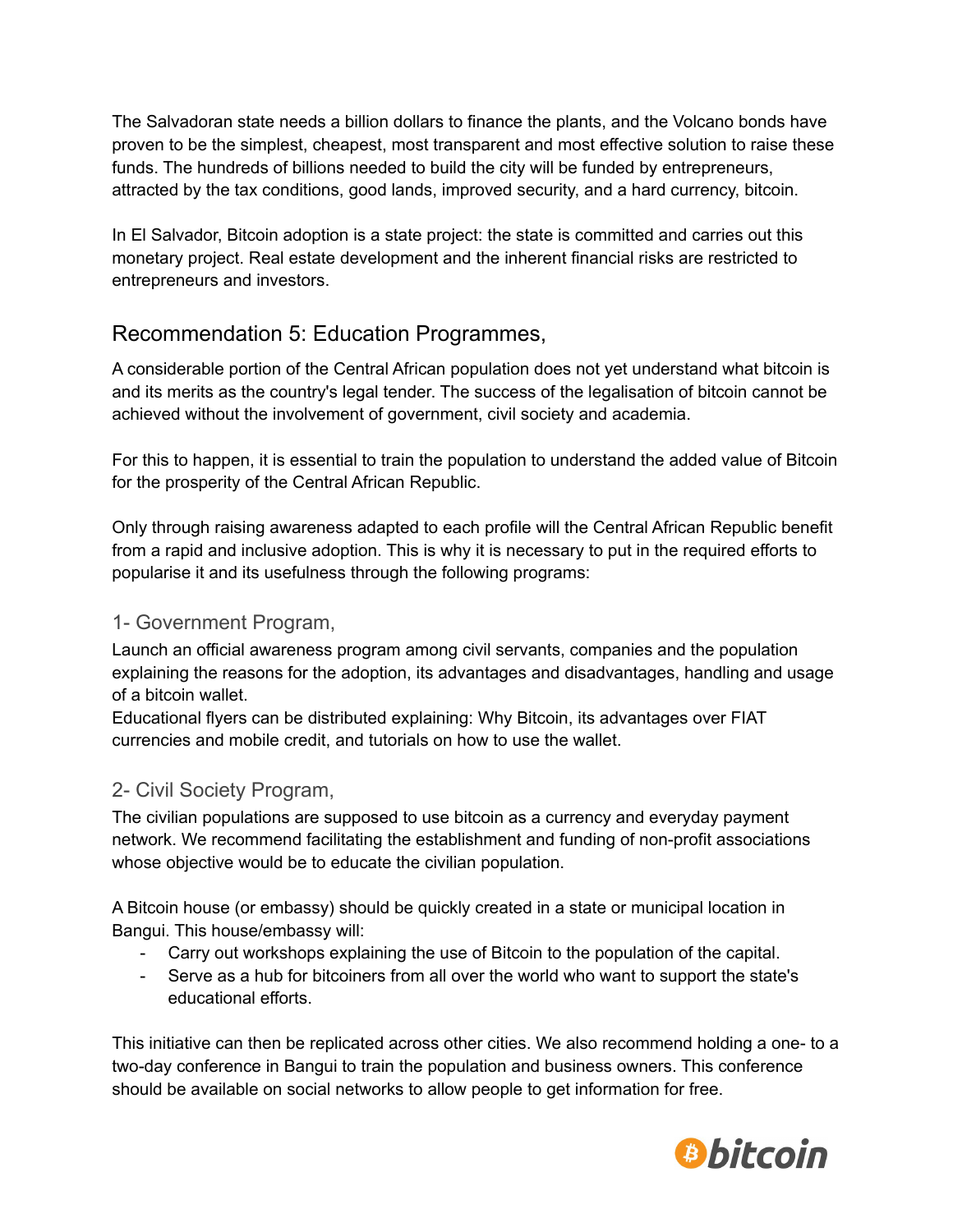#### <span id="page-10-0"></span>3- University Program.

In partnership with LIUPPA (research computer laboratory of the University of Pau), Surfin'Bitcoin offers support in setting up a Master's degree in Bitcoin and the Lightning Network. This program will be modelled after the one established in the prestigious [Institute](http://www.imsp-benin.com/) of [Mathematics](http://www.imsp-benin.com/) and Physical Sciences of Benin: IMSP. The objective of the course is to:

- Train the youth, enable research and drive innovation
- Allow Central African youth to build and develop the economy of their own country;
- Open new job opportunities in this growing sector;
- Avoid the brain drain of Central African youth.

To successfully implement such an initiative, some universities must have Internet access at a reasonable speed to promote research and innovation in this field.

## <span id="page-10-1"></span>Recommendation 6: Sango Wallet,

Galoy Inc. offers to support the development and deployment of the Sango Wallet adoption strategy so that the Central African population can easily access bitcoin. At the heart of the plan, the wallet will be the key element to:

- send and receive bitcoin, whether on-chain or Lightning;
- instantly convert bitcoin into CFA Franc, and vice versa, at the user's request;
- teach users through a paid learning feature to speed up adoption;
- implement a robust security system to prevent misuse or theft of money held in the wallet.

## <span id="page-10-2"></span>Recommendation 7: Taxation,

Taxation is the main lever that public authorities benefit from to encourage the development of economic activity and adoption by the population:

- Have a clear and attractive tax system;
- Reduce taxation on smartphones.

## <span id="page-10-3"></span>Recommendation 8: Issuance of Government Bonds.

Like El Salvador's Bitcoin bonds, we recommend issuing government bonds on Bitcoin's Liquid network. These bonds would help finance the construction of the region's solar/hydro energy infrastructure and bitcoin mining. The mining infrastructure would also benefit the Central African Republic with a source of revenue. El Salvador will raise \$1 billion in bonds thanks to Bitcoin. We recommend a meeting with the team of Samson Mow, the architect of The Bitcoin Bonds of El Salvador.